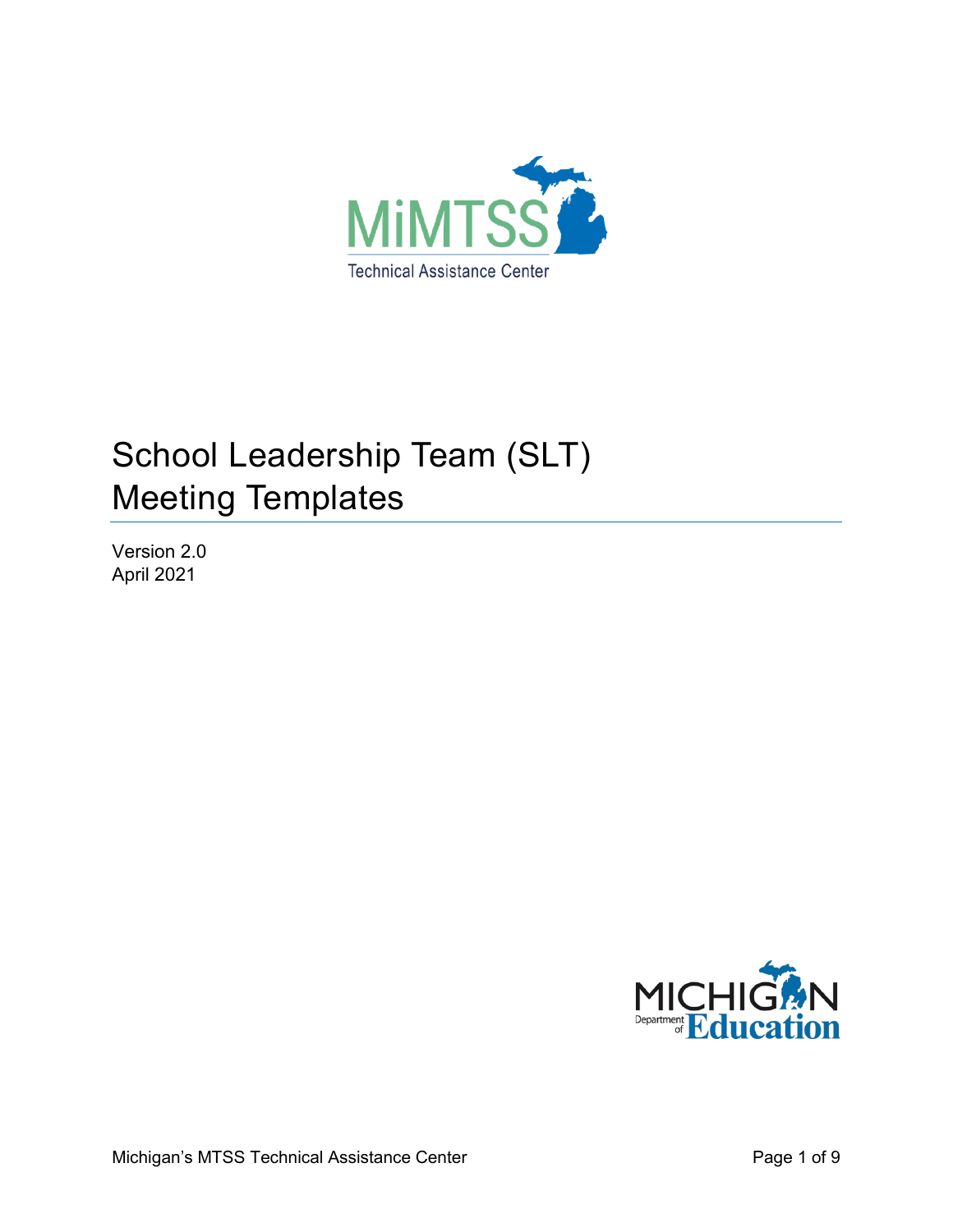## Table of Contents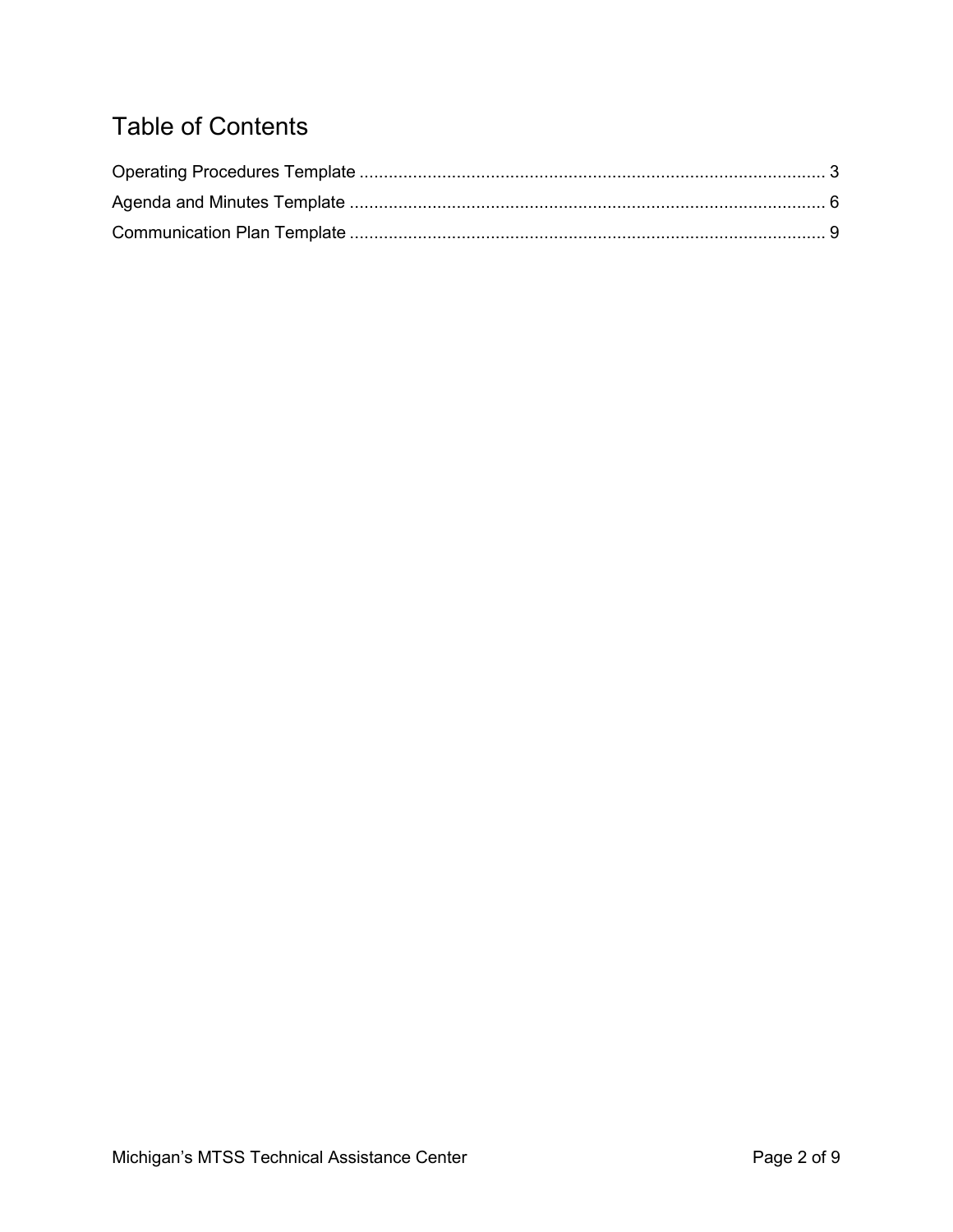## **School Leadership Team (SLT) Meeting Templates**

This document will assist District Implementation Teams in supporting School Leadership Teams to establishing effective team meeting structures.

### <span id="page-2-0"></span>Operating Procedures Template

**Date:**

**School Coach(es):**

**Team Member(s):**

**Meeting schedule (date, time, location):** (list schedule below)

**Team Purpose:** (adjust to reflect team wording if necessary)

School Leadership Team meets to focus on the following:

- Build and maintain an implementation infrastructure to support staff in their use of innovations like an integrated behavior and reading MTSS framework
- Engage in data analysis and problem-solving
- Create action plans based on data and needs generated following team meetings
- Ensure communication amongst the different groups / teams across within the school and to the district
- Ensure meaningful participation from multiple and diverse perspectives of staff, students, and families

#### **Team Representation:**

Outline which role and/or groups of staff each team member represents in the table below. (select roles/groups from the list below)

- Administrator with decision-making authority
- School Leadership Team coach
- General team members with diverse and representative perspectives from both internal and external stakeholder groups
	- o Individuals with behavioral expertise and knowledge of academic patterns
	- o General/special ed
	- o Instructional and non-instructional
	- o Grade level, department, and content areas (e.g., K-12, behavior, reading, math)
	- o Family, community, and student representative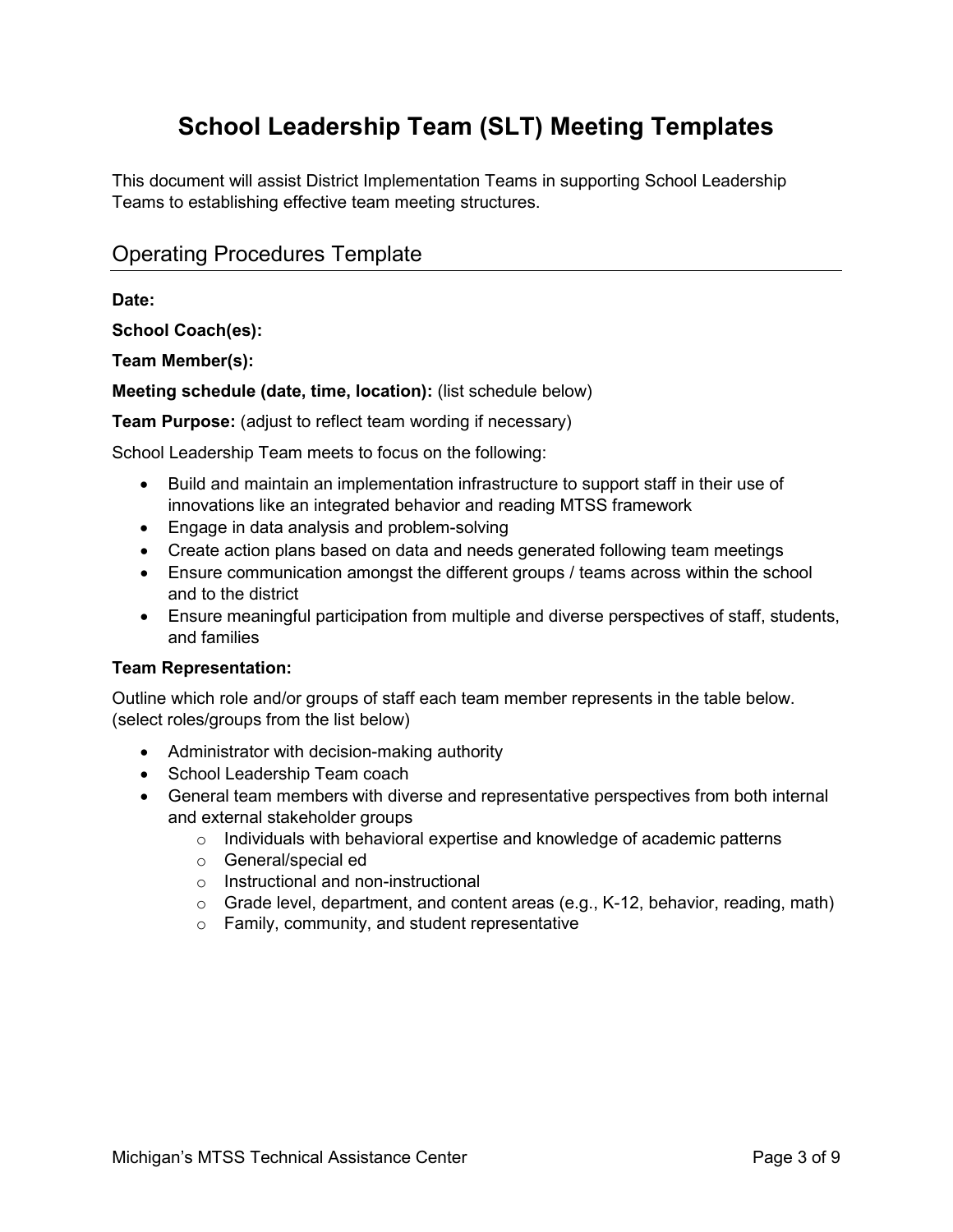#### Table 1. Team Representation

| Name | Role(s)/Group(s) Represented |
|------|------------------------------|
|      |                              |
|      |                              |
|      |                              |
|      |                              |

**Decision-Making Protocol:** Determine how decisions will be made by the School Leadership Team during SLT meetings. Consider the common levels of decision-making authority for each type of decision that the team may need to make.

Common Levels of Decision-Making:

- An (individual) or (group/team) with greater authority than this group's
- A (single administrator)
- An (administrator), taking the team's input
- A (team) through vote

Table 2. SLT Decision-Making Protocol

| Decision Type                                                                        | <b>Decision-Making Protocol</b>                                                                                                                               |
|--------------------------------------------------------------------------------------|---------------------------------------------------------------------------------------------------------------------------------------------------------------|
| School policy and / or structural decisions                                          | School-Level: principal with input                                                                                                                            |
| Decisions for new resource allocations                                               | Executive team (cabinet) unless the principal can<br>use building-specific budget to allocate new<br>resources                                                |
| Decisions for re-prioritizing and / or re-adjusting<br>existing resource allocations | Executive team (cabinet) if the re-prioritizing<br>impacts other schools within the district. If not, the<br>principal, taking input can make these decisions |

#### **Team Member Roles:**

Table 3. School Leadership Team Member Roles

| <b>Roles</b>                | Name | <b>Email and Phone Number</b> |
|-----------------------------|------|-------------------------------|
| <b>Primary Facilitator</b>  |      |                               |
| <b>Back-up Facilitator</b>  |      |                               |
| <b>Primary Recorder</b>     |      |                               |
| Back-up Recorder            |      |                               |
| <b>Primary Time Keeper</b>  |      |                               |
| Back-up Time Keeper         |      |                               |
| <b>Primary Data Analyst</b> |      |                               |
| Back-up Data Analyst        |      |                               |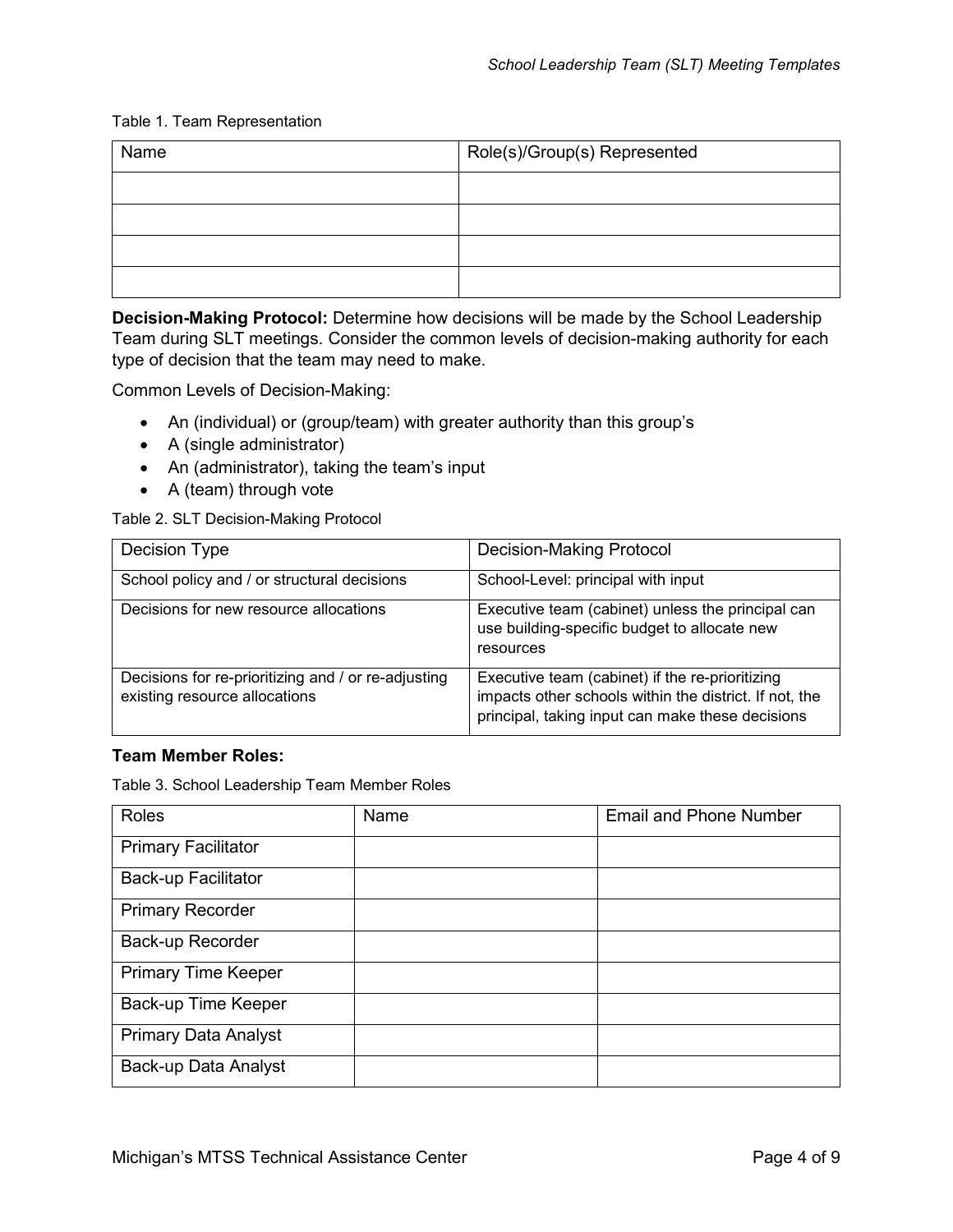#### **Team Agreements/Norms:**

Record your team's 3-5 agreed upon norms.

#### **SLT Agenda and Pre-Meeting Sheet:**

An agenda template and pre-meeting sheet template are used by the SLT to develop monthly meeting agendas. Ensure the agenda template includes the standing agenda topics listed in the template provided and the pre-meeting sheet is aligned to the agenda. Include the team's agenda template and pre-meeting sheet template [insert links].

#### **SLT Communication Plan**

A communication plan is a written document which outlines the protocols for communicating with internal/external stakeholder groups. Once developed, the plan should be shared with and accessible to all groups (in a shared location for groups / teams, and other individuals who are identified in this document to easily access, read, and ask questions for clarification). Include the team's communication plan [insert link to completed plan].

#### **MTSS Implementation Plan Decisions:**

Record the SLT's decisions for the development and use of the MTSS Implementation Plan. Include specifics about how it will be drafted, monitored, and integrated into the district and school improvement process. Include the MTSS Implementation Plan [insert link].

#### **SLT Document Storage:**

Record details regarding how SLT documents will be organized and stored.

Location:

Individual(s) Responsible for Maintaining:

Folder Organization:

#### **MTSS Assessment System and Data Coordination Decisions:**

Assessment information and important decisions, including individuals identified to support district data coordination, are documented in the District MTSS Assessment System [insert link].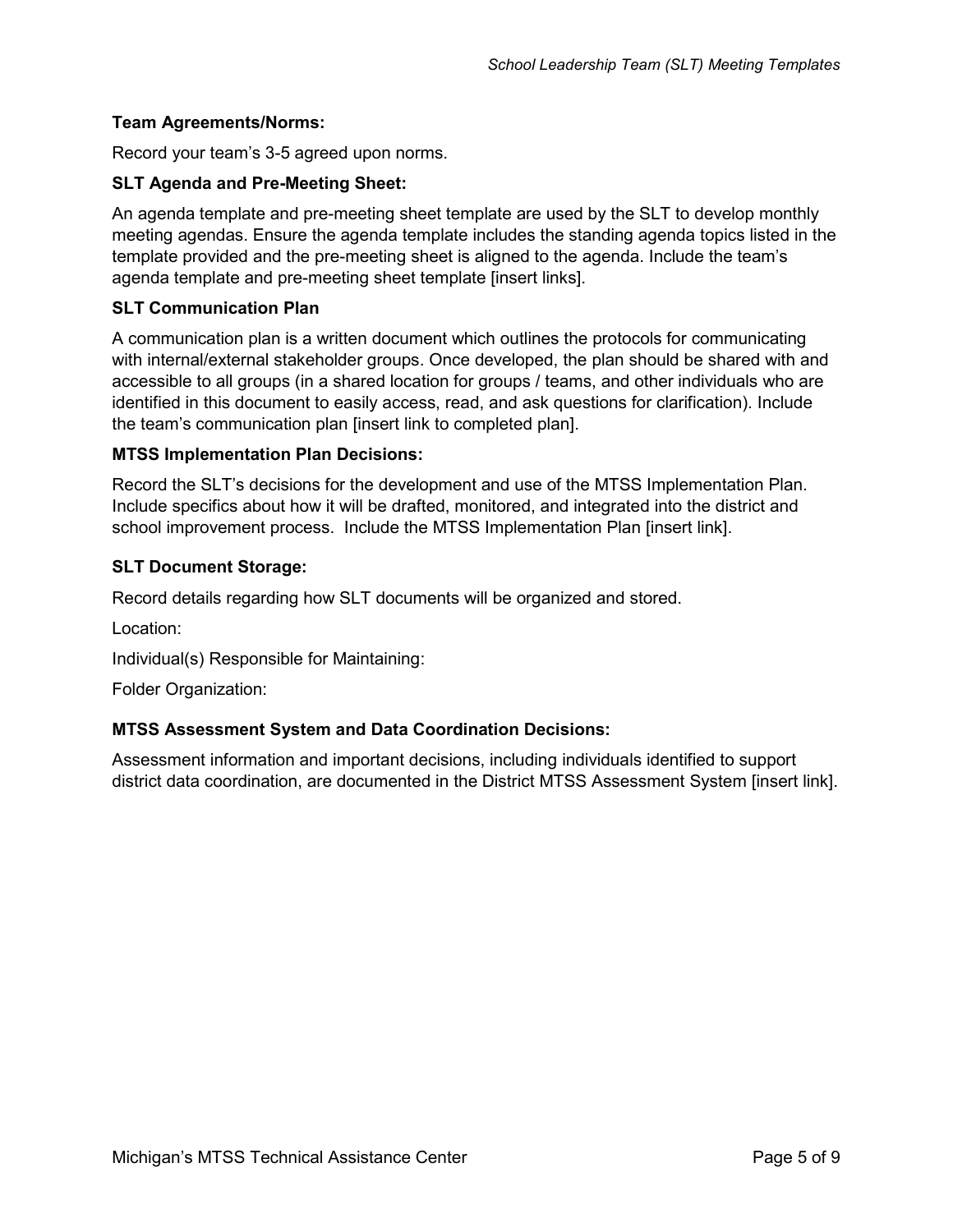## **School Leadership Team Meeting Agenda & Notes**

<span id="page-5-0"></span>**Date:**

**Time:**

**Location:**

**Participants:**

#### **Roles & Responsibilities:**

- Facilitator:
- Recorder (notes action items in different color for easy review):
- Time-keeper:
- Data Analyst:

#### **Team Meeting Norms:**

• Record your team's 3-5 agreed upon norms

#### **Review Agenda and Action Items (10 minutes)**

Desired Outcome: All team members review the plan for the day and have an opportunity to follow-up on the status of any action items.

- Review Agenda, Roles and Norms
- Review Status of Action Items from previous implementation team meetings [link MTSS Implementation Plan] and plan for next steps

#### **Decisions and Important Details:**

•

#### **Professional Learning Preparation (\_ minutes)**

Desired Outcome: Review for team members upcoming professional learning session (topic, intended audience, data, session description) and ensure needs of team members are met in preparation for the upcoming professional learning

[Add professional learning session details]

*Decisions and Important Details:*

•

#### **Implementation Challenges (\_ minutes)**

Desired Outcome: Clearly describe implementation barriers experienced by the school and ensure implementation barriers are appropriately communicated and sent to the individual(s) that have the appropriate decision-making authority to address.

• Review and Communicate Barriers [link barrier log]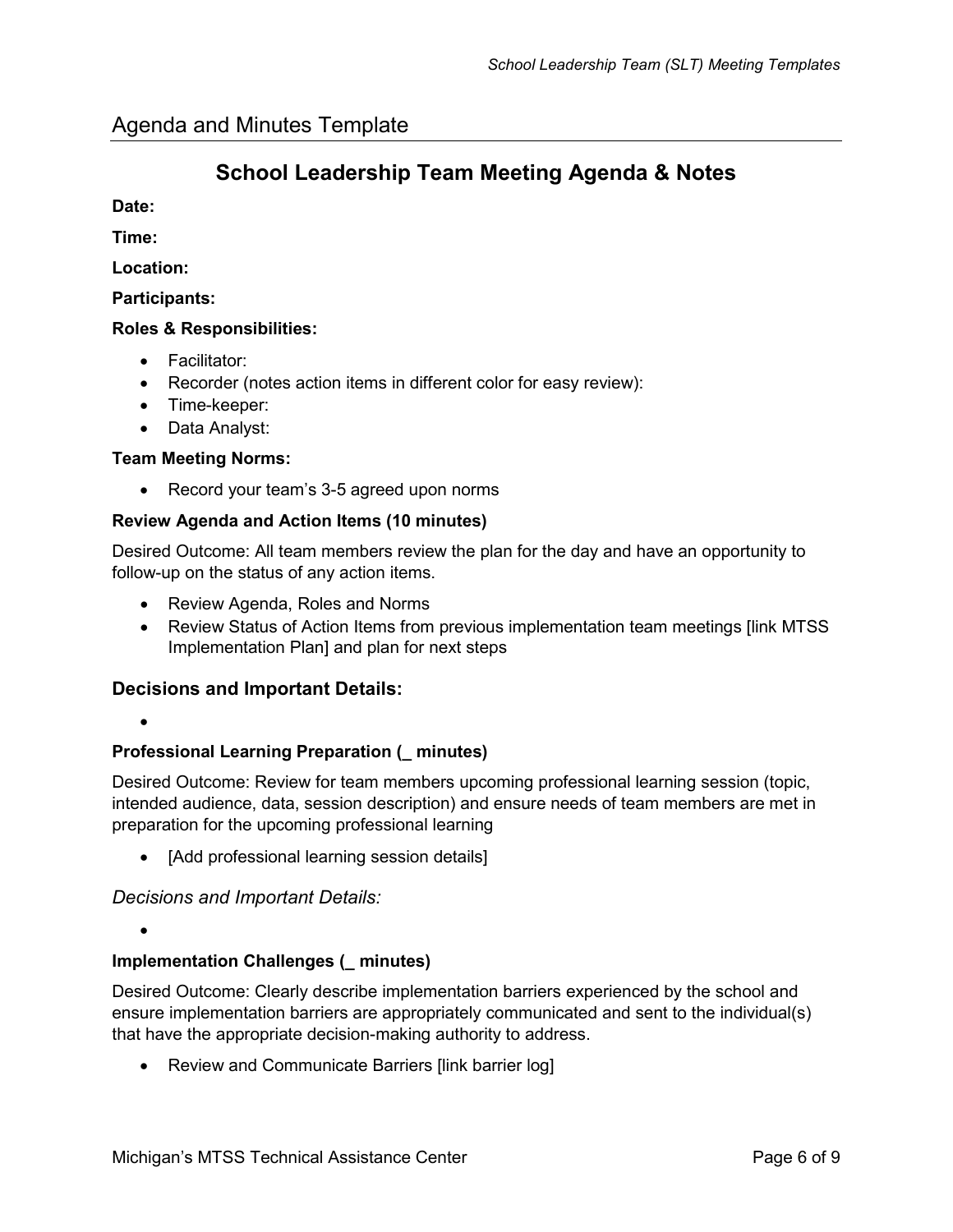#### *Decisions and Important Details:*

•

#### **Data Collection and Use (\_ minutes)**

Desired Outcome: Use of a district-wide assessment system that includes critical decisions regarding the collection, analysis and use of data for continuous improvement. Analyze and use school-wide data to inform implementation planning and supports.

- District MTSS Assessment System [insert link]
- Data Analysis and Use
	- o SLT Installation Checklists
	- $\circ$  School-wide, non-classroom and classroom behavioral data (e.g., SWIS)
	- o Reading specific data (e.g. program fidelity data, outcome data)
	- $\circ$  Intervention access and effectiveness data

#### *Decisions and Important Details:*

•

#### **Communication From (\_ minutes)**

Desired Outcome: Information gathered from other internal / external groups (e.g., DIT, other school teams, staff, etc.) that might impact the SLT in their planning or prioritization of the work.

#### *Decisions and Important Details:*

#### •

#### **Communication To (\_ minutes)**

Desired Outcomes: Identify groups/teams that need know information from today's meeting. The Communication Plan [insert link] will guide the SLT in planning necessary communication.

Ensure critical information to communicate is documented in bullet points for each team or individual. SLT designees responsible for communication to groups/teams or individuals will access the bullet points and communicate the information in the most appropriate format.

#### *Decisions and Important Details:*

- Absent Team Members
- Executive Leadership
- Administrative Team
- Other groups/teams

#### **Meeting Wrap-Up (15 minutes)**

Desired Outcome: Team is organized for the next meeting.

- Confirm action items are known to all members that have been assigned action
- Add any agenda topics known at this time to the Google SLT Pre-Meeting Sheet
- Next SLT Meeting: (add date)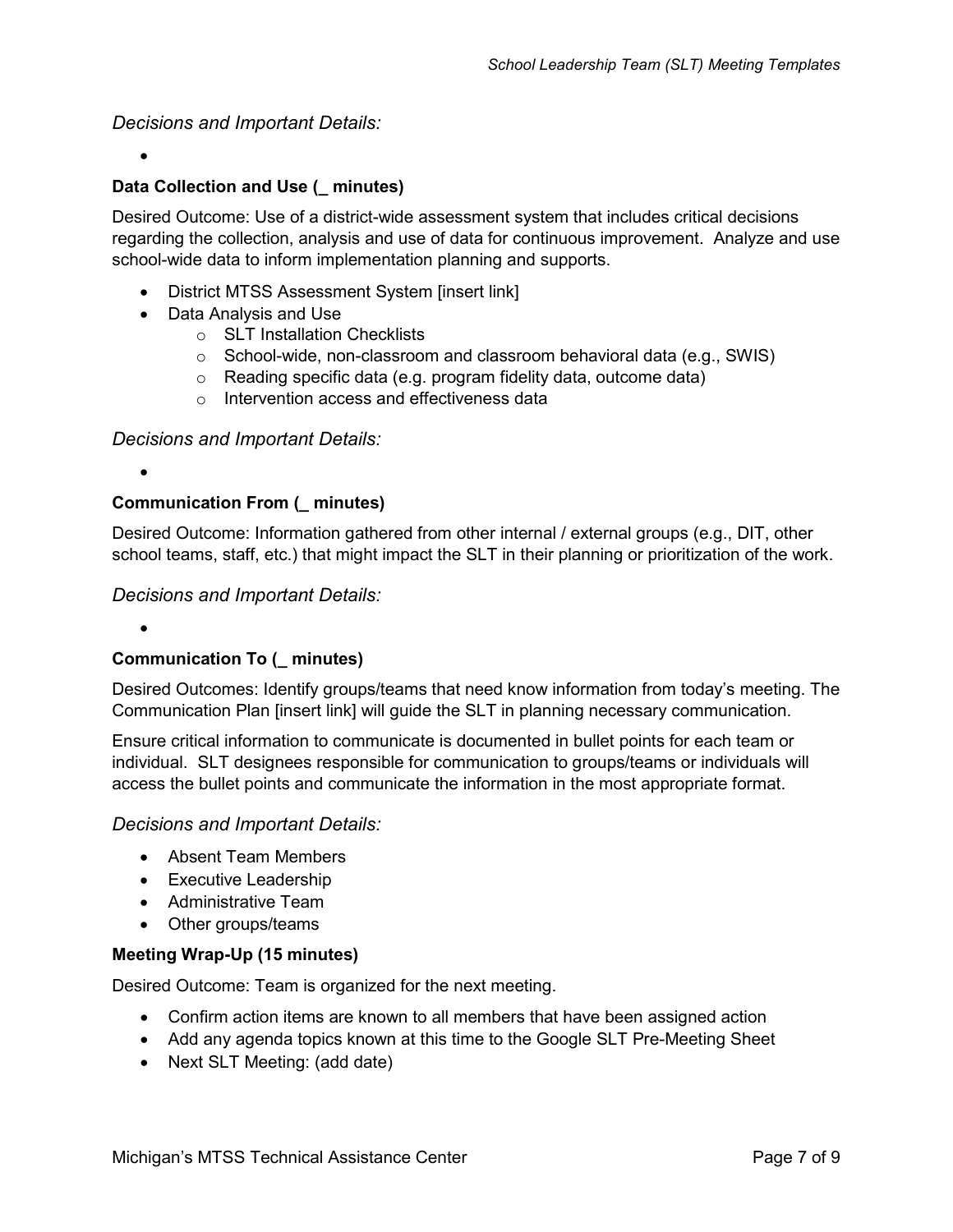*Decisions and Important Details:*

#### **Deepening Knowledge (\_ minutes)**

Desired Outcome: Increase the team's understanding of how to install and implement components of an MTSS framework.

• [Add a slice of learning for the SLT]

*Decisions and Important Details:*

•

•